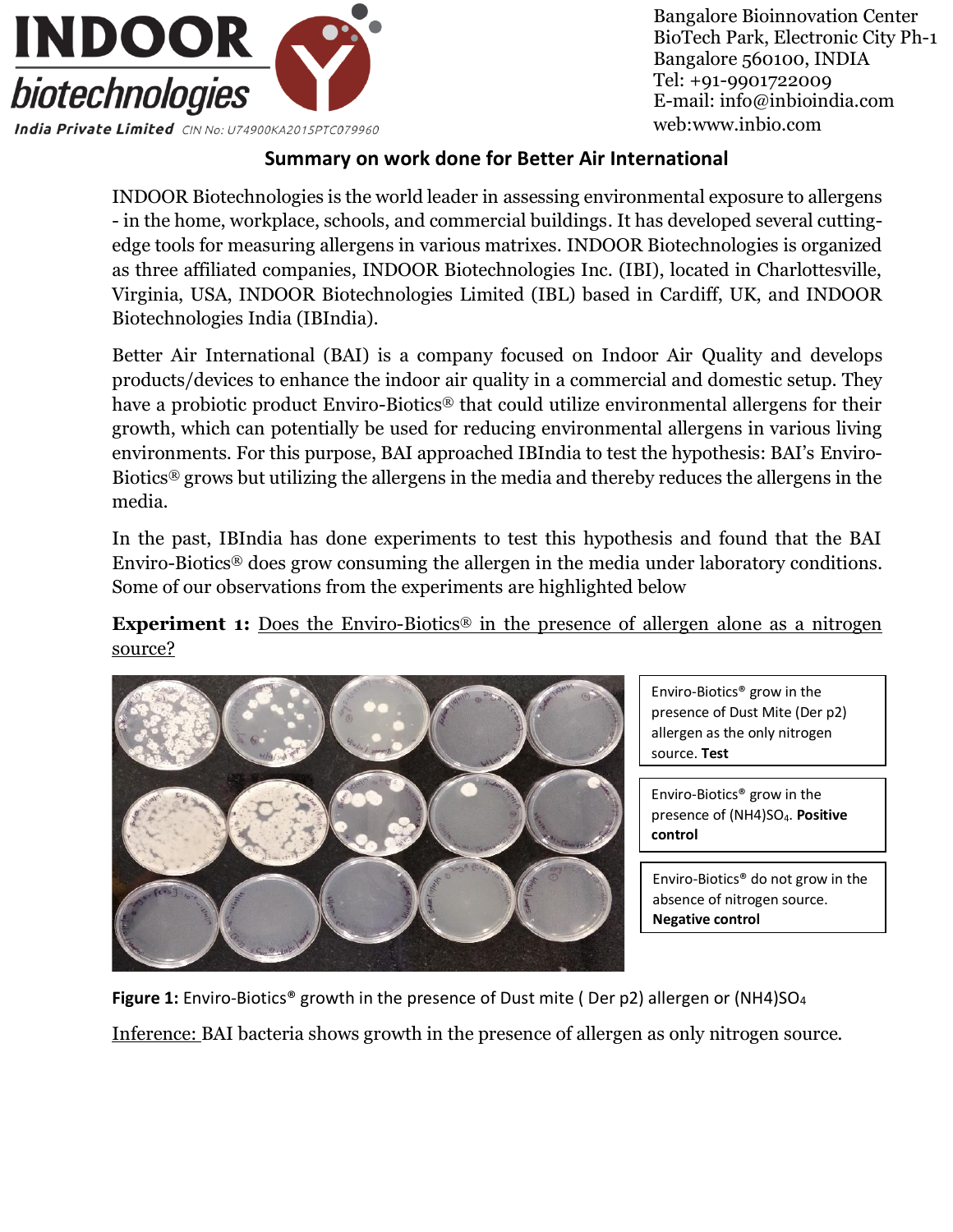

Bangalore Bioinnovation Center BioTech Park, Electronic City Ph-1 Bangalore 560100, INDIA Tel: +91-9901722009 E-mail: info@inbioindia.com web[:www.inbio.com](http://www.inbio.com/)

**Experiment 2:** Does the Enviro-Biotics<sup>®</sup> growth in the presence of allergens results in a decrease in the levels of allergen in the growth media.

Enviro-Biotics® were grown in the presence of 10µg/ml of the following allergens Can f1, Amb a1, Bla g2, and Alt a1 individually, and the allergen content was measured at different time points.



Figure 2: Dog Allergen (Can f1) concentration over time after incubation with Enviro-Biotics<sup>®</sup>



**Figure 3:** Ragweed pollen allergen (Amb a1) concentration over time after incubation with Enviro-Biotics®